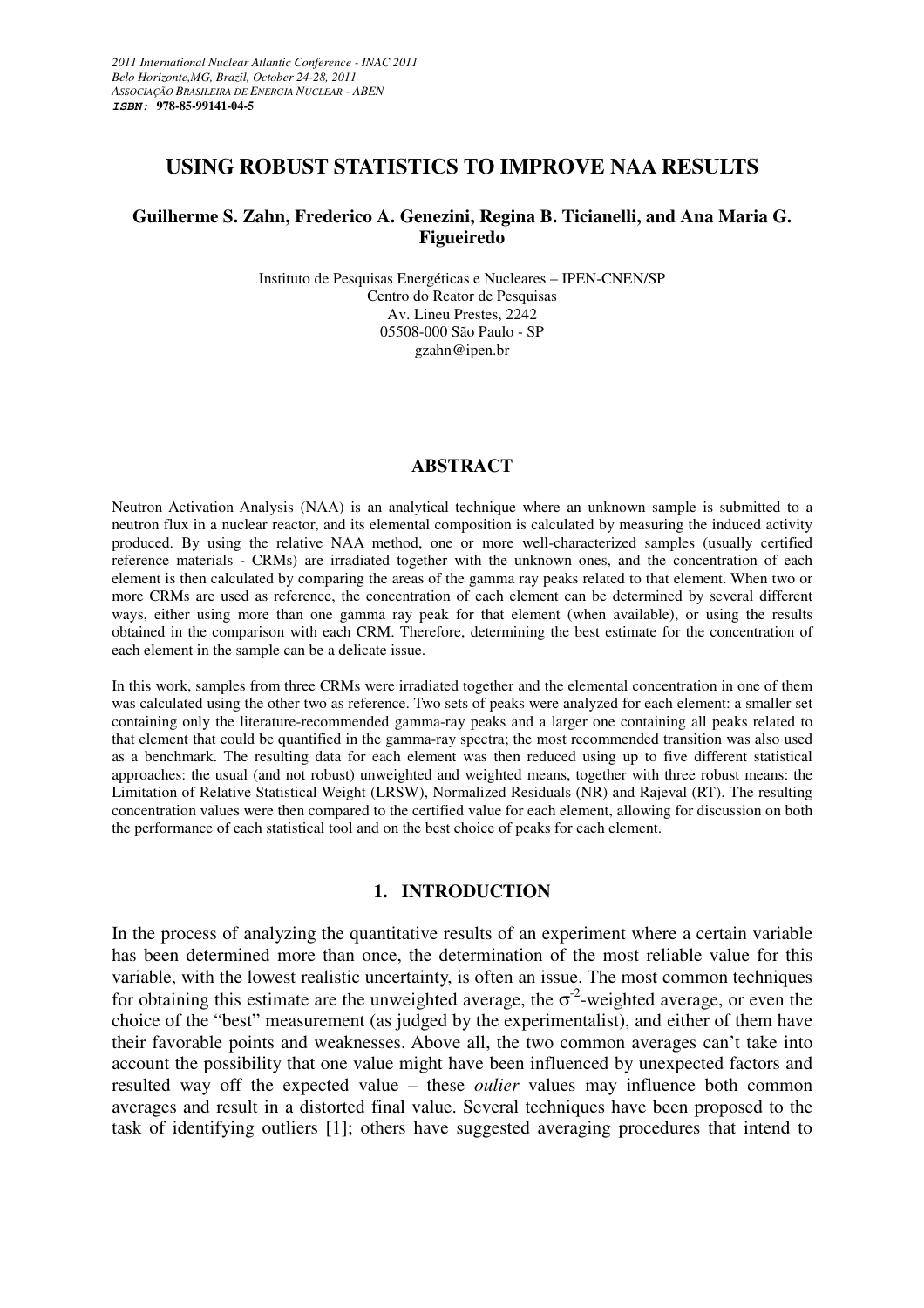identify and deal with these outlier values, also called *robust averages*, that should lead to more reliable estimates of the measured magnitude [2].

In the case of Instrumental Neutron Activation Analysis (INAA), an analytical technique where the elemental concentration of a sample is determined by measuring the gamma-ray activity induced in it after irradiation in a neutron field and comparing it to the activity induced in one (or, usually, more) well-known standards, one can frequently determine a given element's concentration by more than one gamma-ray transition and/or by comparison with more than one standard, thus leading to several estimates for the same magnitude, i.e., the concentration of that particular element. The determination of the single, final estimate for the concentration of that element in the sample (and its uncertainty) is, then, a typical case of the process described in the previous paragraph and could profit from a more refined data analysis.

#### **2. INSTRUMENTAL NEUTRON ACTIVATION ANALYSIS**

Neutron Activation Analysis (NAA) is a widely used analytical technique where a sample is irradiated with neutrons, and the induced gamma-ray activity is measured and used to determine the original sample's elemental composition. Mathematically, if a given mass of some element (m<sub>e</sub>) is subjected to a thermal neutron flux  $\phi_{th}$  for a period of time (t<sub>i</sub>), the activity of a specific gamma transition induced in the sample due to the irradiation of this element is [3]:

$$
Activity = \frac{A_p}{\varepsilon(E_\gamma)} = \frac{m_e \cdot N_A \cdot \phi_{th} \cdot \sigma \cdot I_\gamma \cdot F_I \cdot (1 - e^{-\lambda \cdot t_i}) \cdot (1 - e^{-\lambda \cdot t_c}) \cdot e^{-\lambda \cdot t_e}}{M_A \cdot \lambda}
$$
(1)

where  $\sigma$  is the target isotope's thermal neutron cross section,  $\varepsilon(E\gamma)$  the detector efficiency for the energy of that gamma-ray,  $A_p$  is the observed area of the peak related to the gamma transition,  $N_A$  is Avogadro's constant, Iy is the absolute intensity of the gamma ray in that decay,  $F_I$  is the isotopic fraction of the target isotope,  $M_A$  is its atomic mass,  $\lambda$  is the decay constant of the radioisotope produced and  $t<sub>e</sub>$  and  $t<sub>c</sub>$  are the waiting and counting times, respectively.

In order to simplify this calculation, as well as to reduce the sources of uncertainty, the *Instrumental* (or *comparative*) NAA variation was proposed, where one or more comparators with well-determined concentrations of the elements of interest are irradiated together with the sample, so that now the concentration of a given element in that sample is obtained by a simple comparison with the activity of that element induced in the comparator:

$$
C_s = C_c \cdot \frac{A_s \cdot M_c}{A_c \cdot M_s} \cdot e^{\lambda \cdot dt} \tag{2}
$$

where C, A and M are the concentration of the element, the measured peak area and the total mass of the samples (s) and comparator (c), respectively,  $\lambda$  is the decay constant of the radioisotope and *dt* is the delay between counting the sample and the comparator. It must be stressed that if a given element can be measured by more than one reaction (for instance, if there's more than one isotope that can be activated) or if a given decay can produce more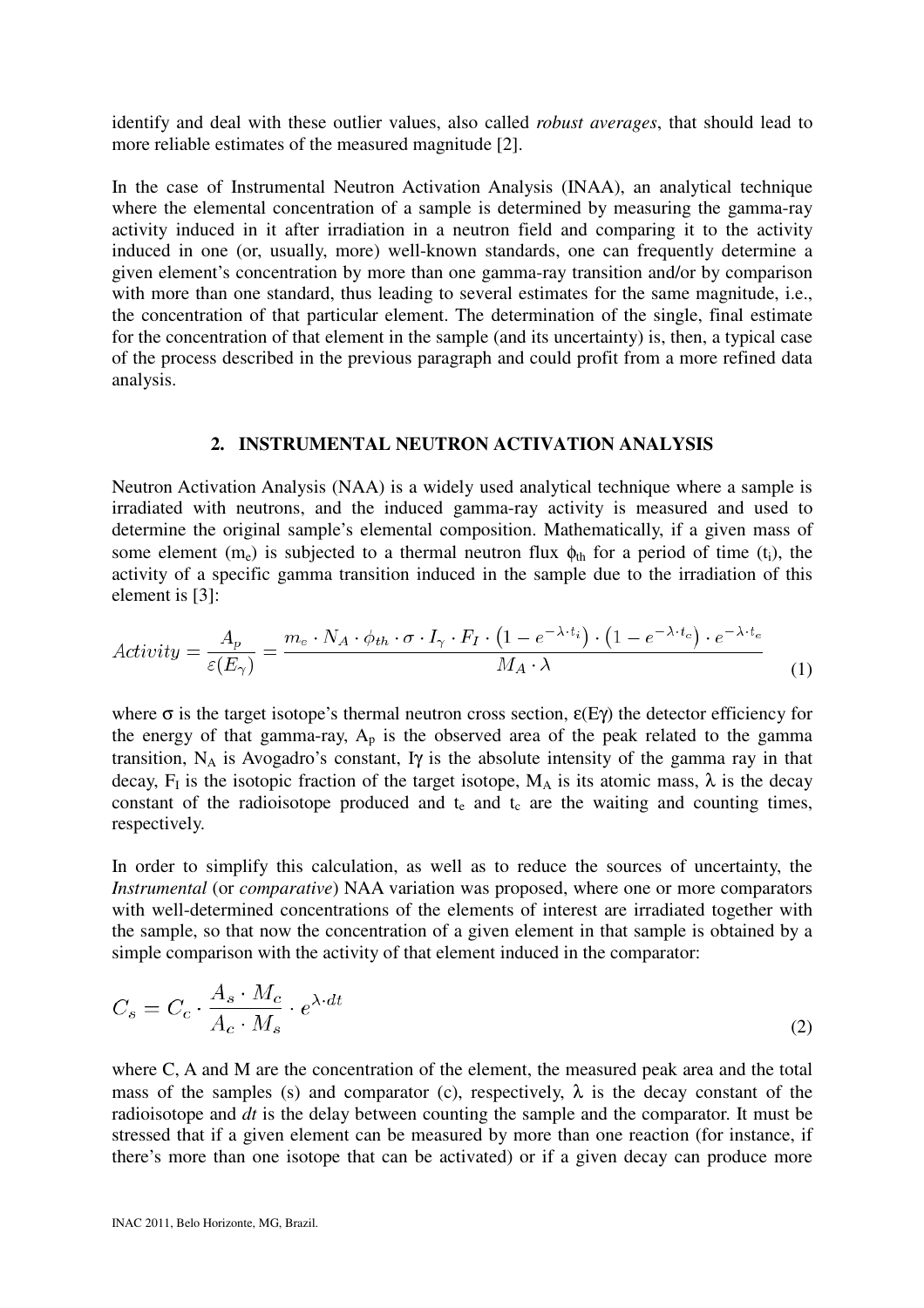than one gamma-ray, either of these processes can be used to determine the element's concentration.

## **3. ROBUST AVERAGES**

When dealing with a set of discrepant data (roughly speaking, data where a simple average leads to a large  $\chi^2$ ), some steps must be taken to assure that the final result, as well as its uncertainty, are a good estimate of the measured value and not influenced by unexpected outliers. There are several techniques developed specifically for this task; for instance, the evaluators of the *Nuclear Data Sheets* recommend using the *Limitation of Relative Statistical Weight* (LRSW) method [4], where steps are taken to prevent a single datapoint to have more than 50% of the total weight in a weighted average. Other, more refined, techniques are proposed in [2], the *Normalized Residuals* technique (NR) and the *Rajeval* technique (RT), which try to locate possible outlier results and prevent them from having a great influence in the calculation's outcome. All three techniques are described in detail in [2], and the next subsections will only give an outline of each.

## **3.1. Limitation of Relative Statistical Weight**

In this technique, a  $\sigma^2$ -weighted average is performed, but if a single point has more than 50% of the total weight its uncertainty is raised so that its weight equals 50%; the aim of this technique is just to prevent a single point from having too much influence on the final result.

## **3.1. Normalized Residuals**

In this case, a  $\sigma^2$ -weighted average is also performed, then the normalized residuals for each point are calculated and, for each point where this residual is larger than a critical value (determined by a 99% probability interval), the uncertainty of that point is enlarged accordingly and the average is recalculated - this procedure is repeated until no residual is larger than the critical value. The aim of this procedure is to assure that values far from the average (i.e., outliers) have little influence in the final outcome of the calculation.

# **3.1. Rajeval Technique**

This is a more refined variant of the Normalized Residuals technique; here points are first submitted to a population test in order to reject gross outliers and the remaining points are submitted to an individual consistency test, similar to the one used in the Normalized Residuals but using a slightly different statistical approach, and the points with a large deviation have their uncertainties enlarged; this, too, is an iterative procedure, and its aim is basically identical to that of the Normalized Residuals technique.

# **4. EXPERIMENTAL PROCEDURE**

In order to test the usefulness and assess the performance of these statistical tools, as well as to analyze the potential benefits of using a greater set of gamma transitions in the analysis of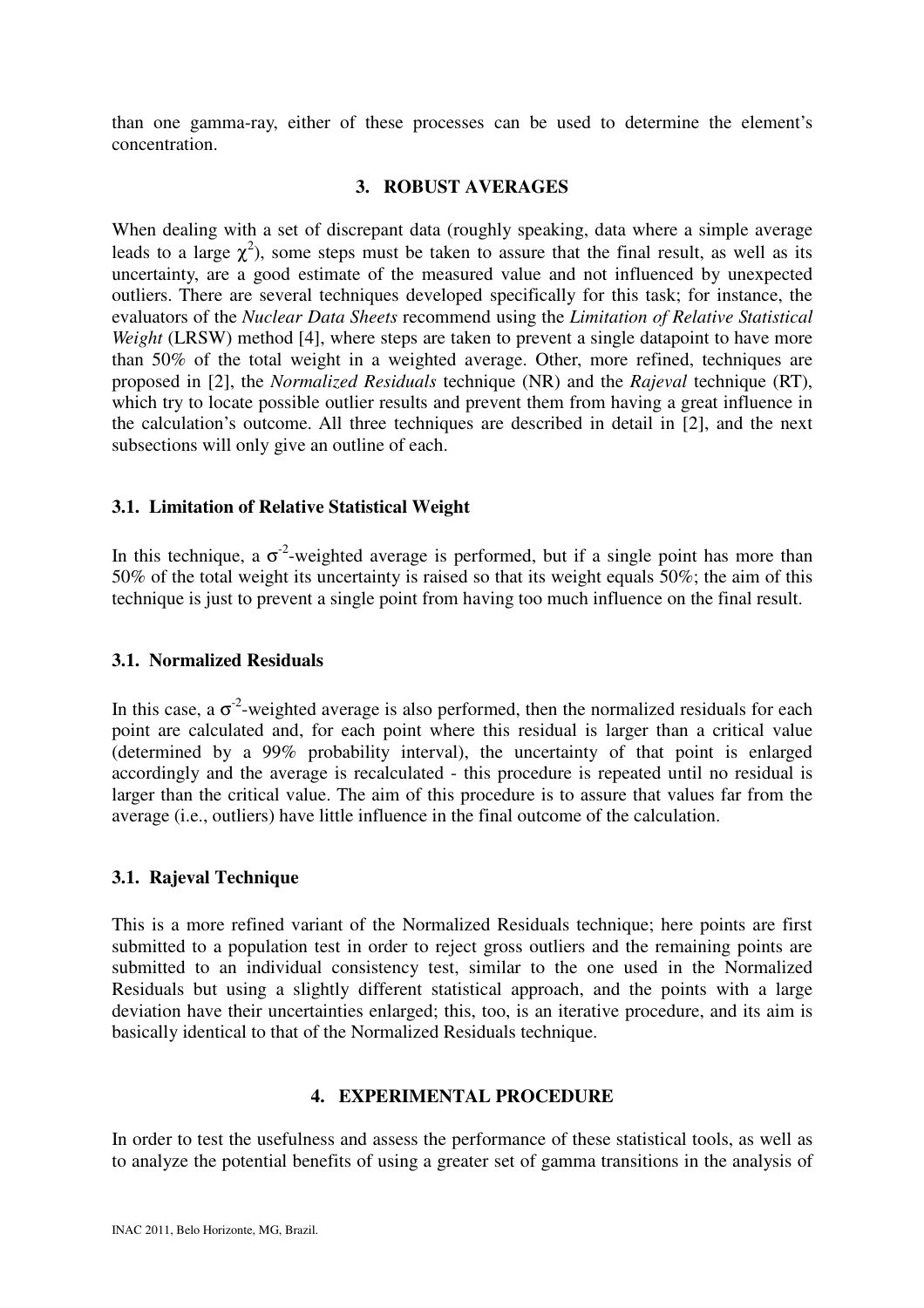INAA results, 100mg aliquots of three Certified Reference Materials (CRM) were irradiated together in the IEA-R1 reactor for 8 hours under a thermal neutron flux of approximately  $4x10^{12}$ cm<sup>-2</sup>s<sup>-1</sup>. These samples were then counted twice in a 20% HPGe system – the fist counting took place 7 days after the irradiation, to detect radioisotopes with half lives ranging from several hours to a few days, and the second one 15 days after irradiation, to detect longer-lived isotopes. In all cases the samples were counted for 1h and the source-detector distance was of 9cm in the first counting and of only a few mm in the second one. The spectra were then processed using the in-house developed software VISPECT, which gives the peaks found in each spectrum and the *cps* (counts per second) for each with its respective uncertainty. One of the CRMs (JB-1 Basalt) was used as an unknown sample, while the other two (GS-N Granite and BE-N Basalt) were used as comparators to determine the elemental composition of the unknown sample.

The usual procedure is to check for the recommended gamma rays for each isotope, as defined in [5]; in order to verify for the usefulness and reliability of using a larger set of gamma rays, the spectra were also checked for other gamma rays associated with the relevant radioisotopes, and two different datasets were analyzed: one with all the transitions found for each isotope and a second one using only the recommended transitions. Both datasets were submitted to the same statistical tests and the results for each element were then analyzed both in terms of the relative uncertainty and of the Z-Score, when compared to the certified values for the JB-1 material. Finally, the value with the lowest uncertainty observed using only the most recommended transition in [5] was also calculated. It must be stressed, though, that as all three robust techniques described in section 3 are meaningful only when at least 3 values are available for an isotope – the Rajeval Technique, actually, can't be applied at all to sets with less than 3 points – only the results for the isotopes where 3 or more points were available were included in the analysis.

### **5. RESULTS AND DISCUSSION**

The results for the concentrations obtained for the 11 isotopes where 3 or more different datapoints were available are presented in Table 1, together with the concentration value from the certificate (C), for both the larger set of transitions, the recommended set of transitions and the single recommended transition (ST); N is the number of datapoints used in each group, and UM and WM are the regular unweighted and weighted means, respectively. Table 2 shows relative uncertainties and Table 3 shows the Z-Scores obtained.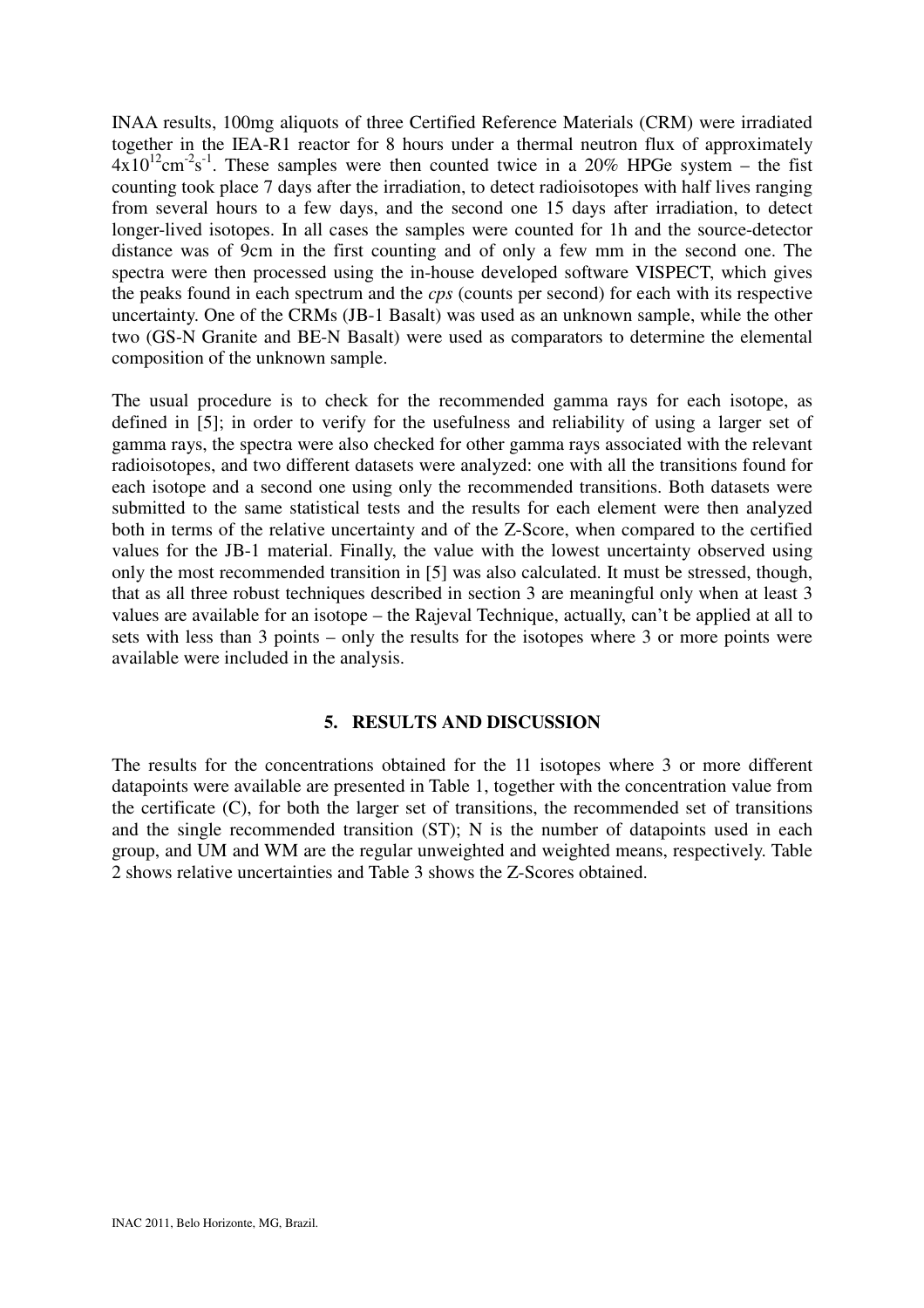**Table 1. Concentration results obtained using each of the proposed methods, either using all transitions found in the spectra or just the transitions recommended in [5], compared to the result obtained using only the most recommended transition (ST) and to the certified value (C) – all values are in mg/kg.** 

|              |               | <b>ALL TRANSITIONS</b>            |              |               |               |               |               | <b>RECOMMENDED TRANSITIONS</b> |               |               |               |               |               |               |
|--------------|---------------|-----------------------------------|--------------|---------------|---------------|---------------|---------------|--------------------------------|---------------|---------------|---------------|---------------|---------------|---------------|
|              | $\mathbf C$   | N                                 | <b>UM</b>    | <b>WM</b>     | <b>LRSW</b>   | <b>NR</b>     | RT            | N                              | <b>UM</b>     | WM            | <b>LRSW</b>   | <b>NR</b>     | RT            | <b>ST</b>     |
| Co           | 38(5)         | *                                 | *            | $\ast$        | $\ast$        | $\ast$        | $\ast$        | 4                              | 37,1(4)       | 37,4(4)       | 37,4(4)       | 37,4(4)       | 37,4(4)       | 37,4(7)       |
| Eu           | 1,49<br>(15)  | 10                                | 1,49 (6)     | 1,347<br>(16) | 1,5(4)        | 1,46(4)       | 1,476<br>(22) | 6                              | 1,58(6)       | 1,500<br>(24) | 1,500<br>(24) | 1,500<br>(24) | 1,492<br>(25) | 1,44(6)       |
| Fe           | 6,29<br>(11)  | 8                                 | 6,07<br>(11) | 6,183<br>(16) | 6,18(4)       | 6,19(3)       | 6,178<br>(17) | 4                              | 6,23(4)       | 6,192<br>(17) | 6,19(4)       | 6,19(3)       | 6,171<br>(19) | 6,173<br>(27) |
| Hf           | 3,3(6)        | $\frac{1}{2}$                     | *            | $\ast$        | $\ast$        | $\frac{1}{2}$ | $\ast$        | 4                              | 3,36(4)       | 3,37(5)       | 3,37(5)       | 3,37(5)       | 3,37(5)       | 3,33<br>(11)  |
| La           | 39(4)         | 12                                | 38,3(4)      | 38,47<br>(19) | 38,47<br>(19) | 38,47<br>(19) | 38,54<br>(20) | $\mathbf{8}$                   | 38,89<br>(28) | 38,57<br>(20) | 38,57<br>(20) | 38,57<br>(20) | 38,70<br>(21) | 38,2(4)       |
| Lu           | 0,310<br>(29) | $\frac{d\mathbf{x}}{d\mathbf{x}}$ | *            | $\ast$        | $\ast$        | $\frac{1}{2}$ | $\ast$        | 4                              | 0,278<br>(9)  | 0,275<br>(12) | 0,275<br>(12) | 0,275<br>(12) | 0,275<br>(12) | 0,262<br>(22) |
| <b>Sc</b>    | 27,5<br>(20)  | $\frac{1}{2}$                     | *            | $\ast$        | $\ast$        | $\frac{1}{2}$ | $\ast$        | 4                              | 27,3(5)       | 27,4(4)       | 27,4(4)       | 27,4(4)       | 27,3(5)       | 28,4(8)       |
| Sm           | 5,1(5)        | 10                                | 4,5(10)      | 1,502<br>(17) | 5(4)          | 5,13<br>(11)  | 1,95<br>(13)  | 4                              | 4,3(9)        | 3,44(3)       | 3,4(17)       | 5,14(9)       | 5,14(9)       | 1,73(3)       |
| Tb           | 0,82<br>(19)  | 10                                | 0.63<br>(15) | 0,223<br>(7)  | 0,6(4)        | 0,205<br>(20) | 0,194<br>(7)  | 4                              | 0,64(7)       | 0,61(6)       | 0,61(6)       | 0,61(6)       | 0,60(6)       | 0,57<br>(10)  |
| $\mathbf{U}$ | 1,7(3)        | $\frac{1}{2}$                     | *            | $\ast$        | $\ast$        | $\frac{1}{2}$ | $*$           | 6                              | 2,00<br>(15)  | 1,79(9)       | 1,79(9)       | 1,79(9)       | 1,75(9)       | 2,1(4)        |
| Yb           | 2,13<br>(26)  | 30                                | 1,93(8)      | 1,57(3)       | 1,9(10)       | 1,73(6)       | 1,79(4)       | 19                             | 2,04(8)       | 1,87(5)       | 1,9(5)        | 1,91(8)       | 1,98(6)       | 2,02<br>(27)  |

\* All transitions observed were recommended by [5].

| Table 2. Relative uncertainties (in $\%$ ) obtained with each method, either using all   |
|------------------------------------------------------------------------------------------|
| transitions found in the spectra, just the transitions recommended in [5], or the result |
| obtained using only the most recommended transition (ST).                                |

|    |               |           | <b>ALL TRANSITIONS</b> |           |        | <b>RECOMMENDED TRANSITIONS</b> |           |             |           |     |           |
|----|---------------|-----------|------------------------|-----------|--------|--------------------------------|-----------|-------------|-----------|-----|-----------|
|    | <b>UM</b>     | <b>WM</b> | <b>LRSW</b>            | <b>NR</b> | RT     | <b>UM</b>                      | <b>WM</b> | <b>LRSW</b> | <b>NR</b> | RT  | <b>ST</b> |
| Co | *             | $\ast$    | $*$                    | $\ast$    | $\ast$ | 1,1                            | 1,1       | 1,1         | 1,1       | 1,1 | 1,9       |
| Eu | 4,1           | 1,2       | 24,2                   | 2,4       | 1,5    | 4,0                            | 1,6       | 1,6         | 1,6       | 1,7 | 4,2       |
| Fe | 1,8           | 0,3       | 0,7                    | 0,4       | 0,3    | 0,6                            | 0,3       | 0,7         | 0,5       | 0,3 | 0,4       |
| Hf | $\frac{1}{2}$ | $\ast$    | $\ast$                 | $\ast$    | $\ast$ | 1,2                            | 1,6       | 1,6         | 1,6       | 1,6 | 3,3       |
| La | 0.9           | 0,5       | 0,5                    | 0,5       | 0,5    | 0,7                            | 0,5       | 0,5         | 0,5       | 0,5 | 1,0       |
| Lu | $\frac{1}{2}$ | $\ast$    | $\ast$                 | $\ast$    | $\ast$ | 3,2                            | 4,2       | 4,2         | 4,2       | 4,2 | 8,4       |
| Sc | $\frac{1}{2}$ | $\ast$    | $\ast$                 | $\ast$    | $\ast$ | 1,9                            | 1,5       | 1,5         | 1,5       | 1,6 | 2,8       |
| Sm | 22,1          | 1,1       | 95,6                   | 2,1       | 6,7    | 20,1                           | 1,0       | 49,7        | 1,8       | 1,7 | 1,7       |
| Tb | 24,5          | 3,2       | 69,8                   | 9,8       | 3,6    | 10,4                           | 9,1       | 9,1         | 9,1       | 9,4 | 17.5      |
| U  | $\ast$        | $\ast$    | $\ast$                 | $\ast$    | $\ast$ | 7,5                            | 4,7       | 4,7         | 4,7       | 5,0 | 19,0      |
| Yb | 4,1           | 1,9       | 50,8                   | 3,6       | 2,1    | 3,9                            | 2,5       | 25,1        | 4,1       | 2,8 | 13,4      |

\* All transitions observed were recommended by [5].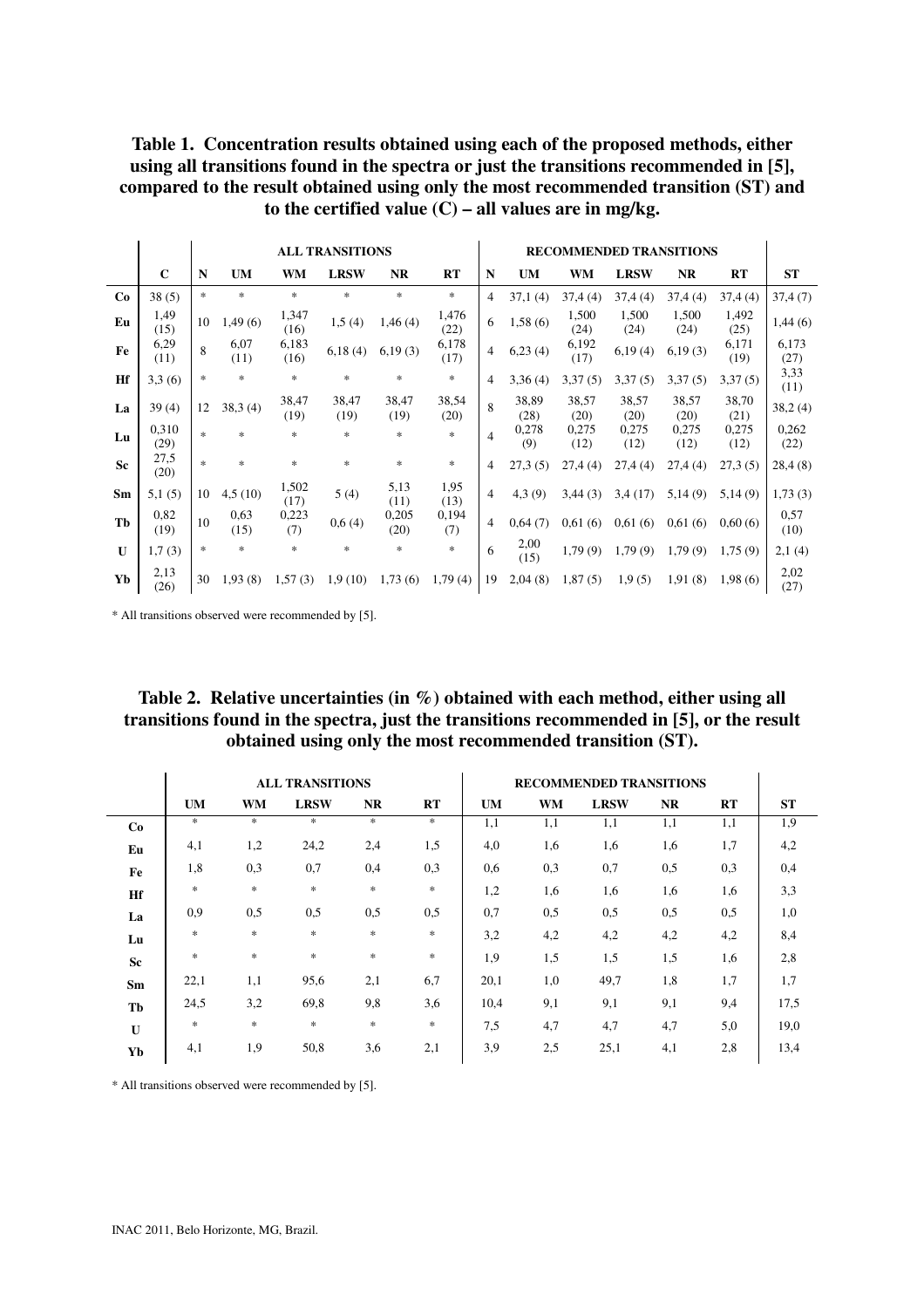|    |                                   |           | <b>ALL TRANSITIONS</b> |           |           | <b>RECOMMENDED TRANSITIONS</b> |           |             |           |        |           |
|----|-----------------------------------|-----------|------------------------|-----------|-----------|--------------------------------|-----------|-------------|-----------|--------|-----------|
|    | <b>UM</b>                         | <b>WM</b> | <b>LRSW</b>            | <b>NR</b> | <b>RT</b> | <b>UM</b>                      | <b>WM</b> | <b>LRSW</b> | <b>NR</b> | RT     | <b>ST</b> |
| Co | $\frac{d\mathbf{r}}{d\mathbf{r}}$ | $\ast$    | $\ast$                 | $\ast$    | $\ast$    | $-0,2$                         | $-0,2$    | $-0,2$      | $-0,2$    | $-0,1$ | $-0,1$    |
| Eu | 0.0                               | $-0,9$    | 0,0                    | $-0,2$    | $-0,1$    | 0,6                            | 0,1       | 0,1         | 0,1       | 0,0    | 0,0       |
| Fe | $-1,4$                            | $-0,9$    | $-0,9$                 | $-0,8$    | $-1,0$    | $-0,5$                         | $-0,8$    | $-0,8$      | $-0,8$    | $-1,0$ | $-0,3$    |
| Hf | $\ast$                            | $\ast$    | $\ast$                 | $\ast$    | $\ast$    | 0,1                            | 0,1       | 0,1         | 0,1       | 0,1    | 0,0       |
| La | $-0,1$                            | 0,0       | 0,0                    | 0,0       | 0,0       | 0,1                            | 0,0       | 0,0         | 0,0       | 0,0    | $-0,1$    |
| Lu | $\frac{1}{2}$                     | $\ast$    | $\ast$                 | $\ast$    | $\ast$    | $-1,1$                         | $-1,1$    | $-1,1$      | $-1,1$    | $-1,1$ | 0,0       |
| Sc | $\frac{d\mathbf{r}}{d\mathbf{r}}$ | $\ast$    | $\ast$                 | $\ast$    | $\ast$    | $-0,1$                         | $-0,1$    | $-0,1$      | $-0,1$    | $-0,1$ | 0,3       |
| Sm | $-0.6$                            | $-7,3$    | $-0,1$                 | 0,0       | $-6,2$    | $-0.9$                         | $-3,4$    | $-0,9$      | 0,0       | 0,0    | $-1,9$    |
| Tb | $-0.8$                            | $-3,1$    | $-0,4$                 | $-3,2$    | $-3,3$    | $-0.9$                         | $-1,1$    | $-1,1$      | $-1,1$    | $-1,1$ | 0,0       |
| U  | $\frac{1}{2}$                     | $\ast$    | $\ast$                 | $\ast$    | $\ast$    | 1,0                            | 0,4       | 0,4         | 0,4       | 0,3    | 0,0       |
| Yb | $-0,7$                            | $-2,2$    | $-0,2$                 | $-1,5$    | $-1,3$    | $-0,3$                         | $-1,0$    | $-0,5$      | $-0,8$    | $-0,5$ | 0,0       |

**Table 3. Z-Scores observed using each method, either using all transitions found in the spectra, just the transitions recommended in [5], or the result obtained using only the most recommended transition (ST).** 

\* All transitions observed were recommended by [5].

The comparison between the statistical tools tested show that the Limitation of Relative Statistical Weight and unweighted mean techniques were the only ones for which all values were in agreement with the certified ones within a 99.5% interval (i.e.,  $-3 < Z$ -Score  $< 3$ ), but at the cost of uncertainties that sometimes are of the same magnitude as the values themselves. The Normalized Residuals technique reached the best overall compromise between precision and accuracy, failing only for Tb when the complete dataset was used; its uncertainties were slightly larger than the ones obtained using a regular weighted mean, but the results obtained with it always led to lower Z-Scores; the Rajeval Technique also gave good results.

Regarding the choice of a transition set, these results show that the use of a single transition leads to larger uncertainties and to results that are somehow less reliable than other methods (in the present experiment it was the case for Sm); on the other hand, the use of a larger dataset usually led to smaller uncertainties, but also to less reliable results – for Sm and Tb, for example, the results obtained using all available transitions were mostly far from the expected value, with Z-Scores over 3 (the dataset for these two elements were the worst ones, so they are presented in Figs. 1 and 2, together with the certified values and their  $1-\sigma$ interval). Finally, the use of the recommended set of transitions together with a good statistical tool (i.e., either the Rajeval or Normalized Residuals techniques) led to very good results, with Z-Scores between -1.1 and 0.4 and relative uncertainties below 5% for all elements except Tb – and, even in this case, the relative uncertainty was still below 10%.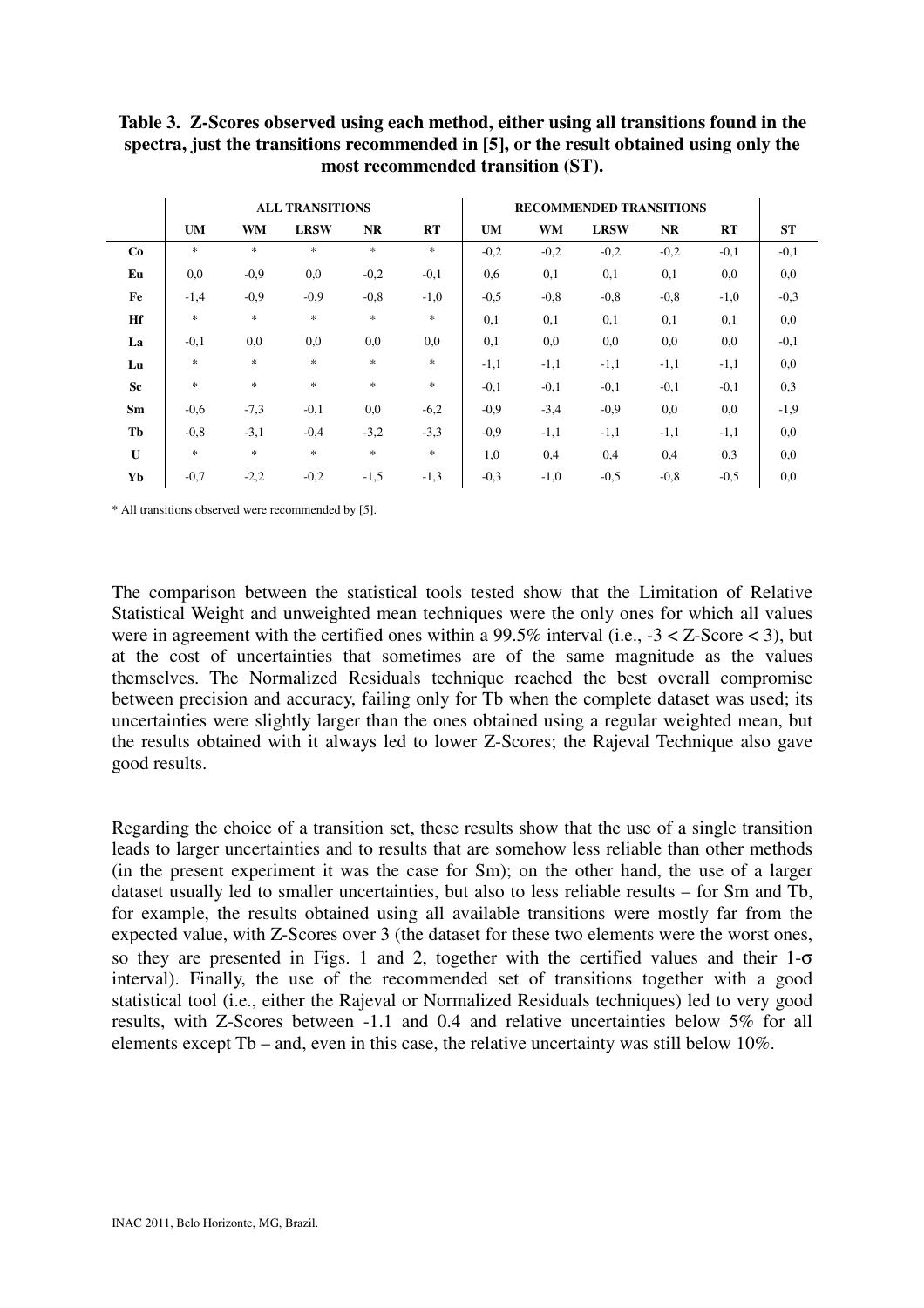

**Figure 1. Results for the concentration of Sm – the data labels include the isotope (<sup>145</sup>Sm or <sup>153</sup>Sm), the transition energy (61, 70, 75, 97, 103 or 145keV) and the CRM used as reference (GS-N or BE-N).** 



**Figure 2. Results for the concentration of Tb – the data labels include the isotope (<sup>160</sup>Tb), the transition energy (87, 299, 879, 962 or 1178keV) and the CRM used as reference (GS-N or BE-N).**